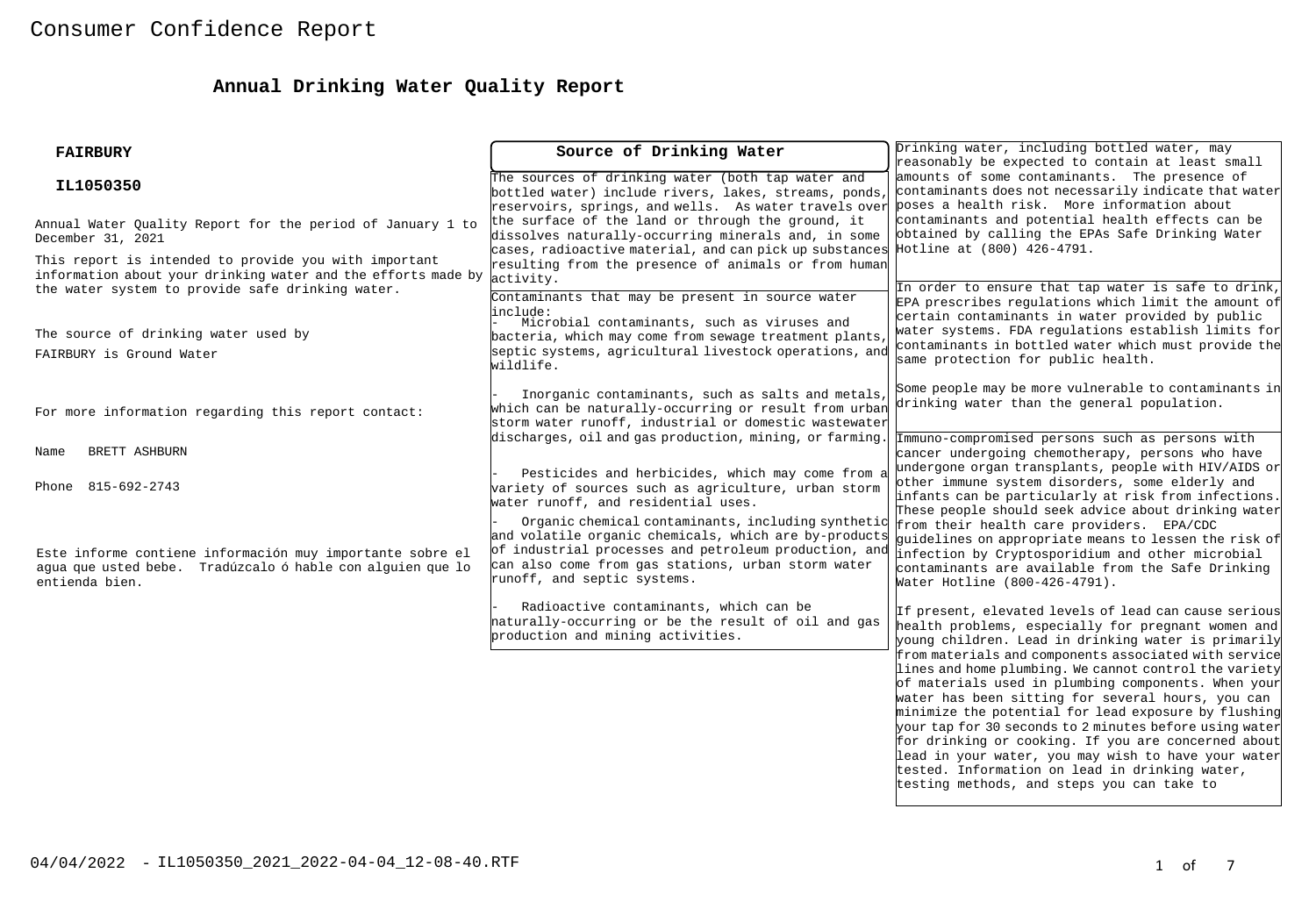minimize exposure is available from the Safe Drinking Water Hotline or at http://www.epa.gov/safewater/lead.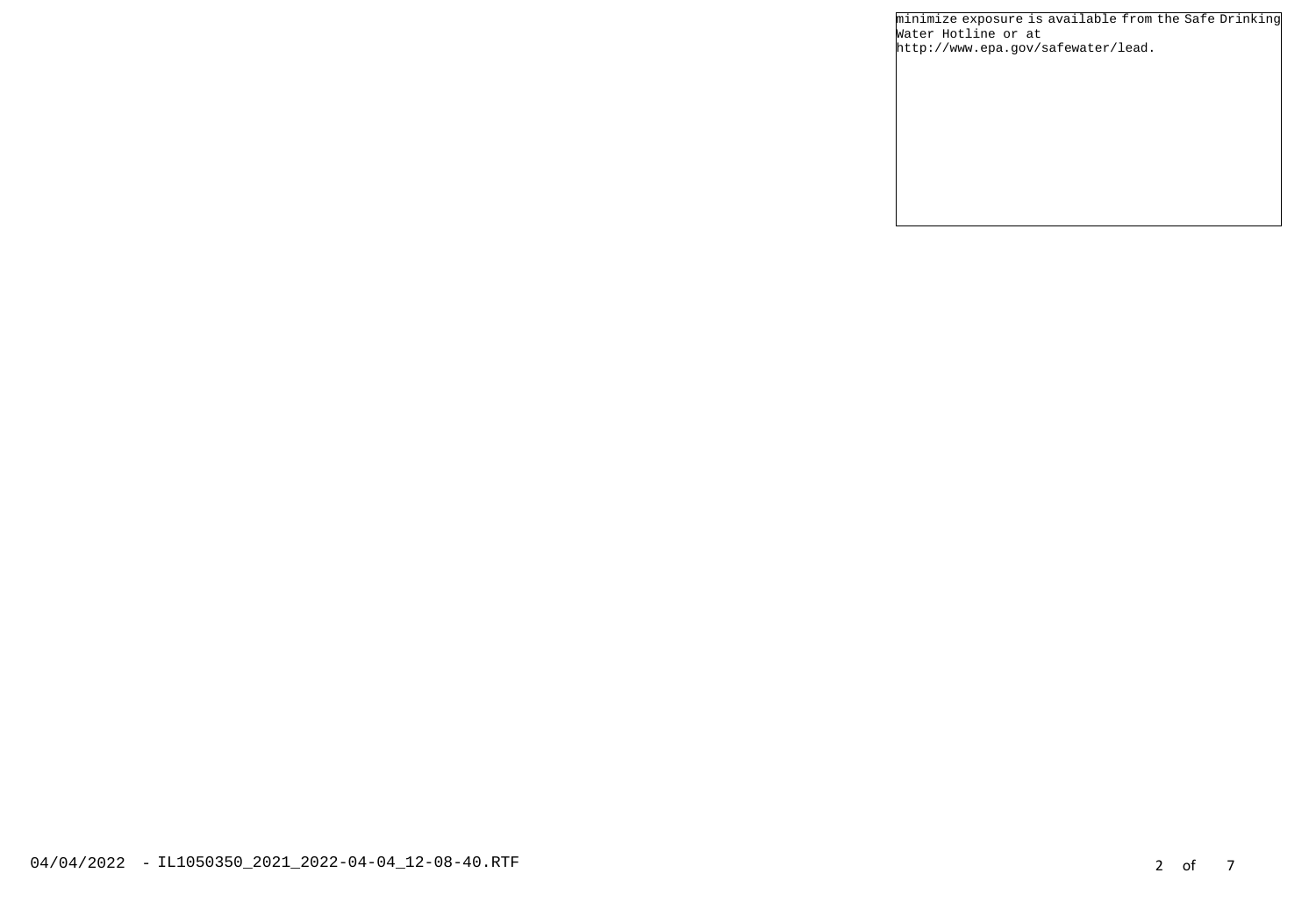### **Source Water Information**

| Source Water Name | Type of Water | Report Status Location |                                   |
|-------------------|---------------|------------------------|-----------------------------------|
| WELL 1 (40040)    | GW            |                        | SOUTH OF PLANT ON E SIDE OF FIRST |
| WELL 3 (40042)    | GW            |                        | NE OF PLANT                       |
| WELL 4 (40043)    | GW            |                        | NE OF PLANT 300 FT E OF WELL 3    |
| WELL 5 (40044)    | GW            |                        | E OF PLANT, S OF LAGOON           |
| WELL 6 (00829)    | GW            |                        | SE CORNER OF FAIRGROUNDS TRACK    |
| WELL 7 (00830)    | GW            |                        | FIRST WELL S ON FIRST ST          |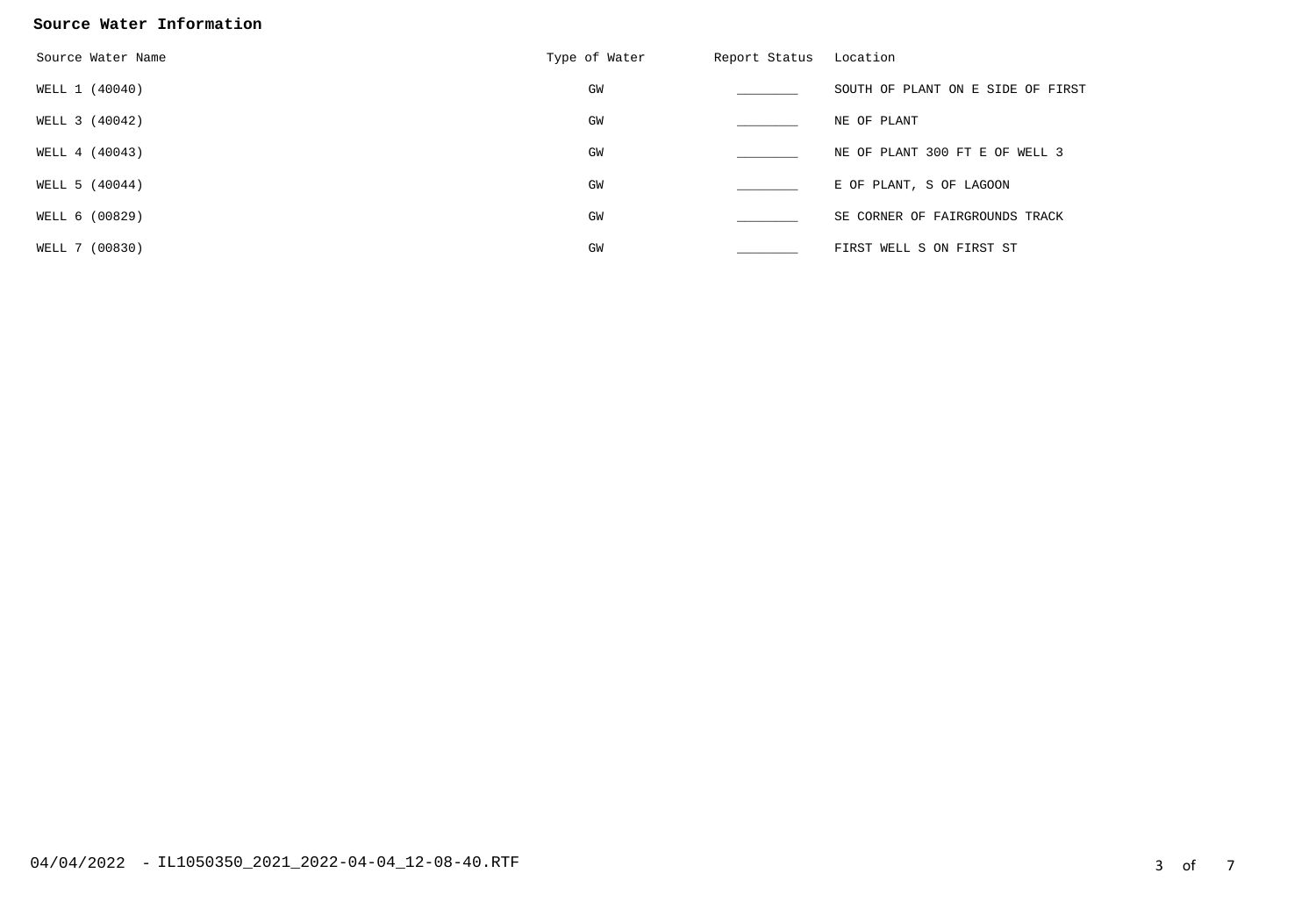#### **Source Water Assessment**

We want our valued customers to be informed about their water quality. If you would like to learn more, please feel welcome to attend any of our regularly scheduled meetings. The source water assessment for our supply has been completed by the Illinois EPA. If you would like a copy of this information, please stop by City Hall or call our City Superintendent at 815-692-2743. To view a summary version of the completed Source Water Assessments, including: Importance of Source Water; Susceptibility to Contamination Determination; and documentation/recommendation of Source Water Protection Efforts, you may access the Illinois EPA website at http://www.epa.state.il.us/cgi-bin/wp/swap-fact-sheets.pl.

Source of Water: FAIRBURY: To determine Fairbury's susceptibility to groundwater contamination, a Well Site Survey, published in 1991 by the Illinois EPA, was reviewed. Based on the information obtained in this document, three potential sources of groundwater contamination are present that could pose a hazard to groundwater pumped by the Fairbury community water supply wells. These include Prairie Central Elementary School and the City of Fairbury. The community's source water is susceptible to VOC and SOC contamination although no detection of any quantifiable levels were detected in the finished water. The basis for this determination is the location of the potential sources within the recharge areas of the city's wells. However, as a result of monitoring conducted at the wells and entry point to the distribution system, the land-use activities and source water protection initiatives by the city (refer to the following section of this report), the Fairbury Community Water Supply's source water has a low susceptibility to IOC contamination. Furthermore, in anticipation of the U.S. EPA's proposed Groundwater Rule, the Illinois EPA has determined that Fairbury's community water supply wells have a low susceptibility to viral contamination. This determination is based upon the completed evaluation of the following criteria used in the Vulnerability Waiver Process: the community's wells are properly constructed with sound integrity and proper site conditions; all potential routes and sanitary defects have been mitigated such that the source water is adequately protected; analysis of monitoring data did not indicate a history of disease outbreak; and the sanitary survey of the water supply did not indicate a viral contamination threat. However, having stated this, the "[U.S.] EPA is proposing to require States to identify systems in karst, gravel and fractured rock aquifer systems as sensitive and these systems must perform routine source water monitoring". Because the community's wells are open to an unconfined sand and gravel aquifer, the Illinois EPA evaluated the well hydraulics associated with Fairbury's well field. From 29 to 48 feet of overburden overlie the intervals of the wells. This should provide an adequate degree of filtration to prevent the movement of pathogens into the wells.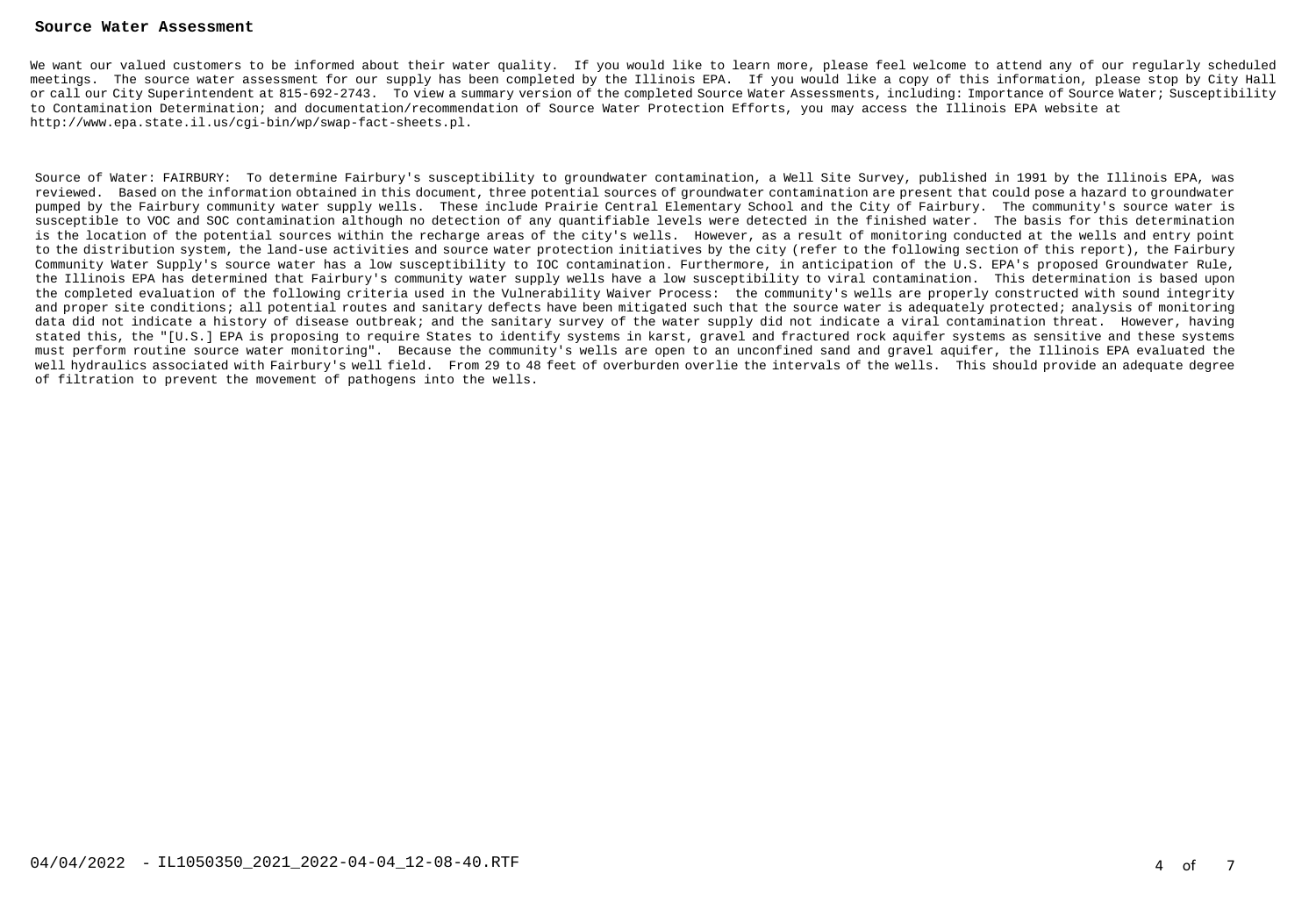#### **Lead and Copper**

Definitions:

Action Level Goal (ALG): The level of a contaminant in drinking water below which there is no known or expected risk to health. ALGs allow for a margin of safety. Action Level: The concentration of a contaminant which, if exceeded, triggers treatment or other requirements which a water system must follow.

| Lead and Copper | Date Sampled | MCLG | Action Level<br>(AL) | 90th<br>Percentile | # Sites Over AL | Units | Violation | Likely Source of Contamination                                                                                |
|-----------------|--------------|------|----------------------|--------------------|-----------------|-------|-----------|---------------------------------------------------------------------------------------------------------------|
| Copper          | 07/23/2020   |      |                      | 0.009              |                 | ppm   | N         | Erosion of natural deposits; Leaching from wood<br>preservatives; Corrosion of household plumbing<br>systems. |

### **Water Quality Test Results**

| Definitions:                                    | The following tables contain scientific terms and measures, some of which may require explanation.                                                                                                                                                                         |
|-------------------------------------------------|----------------------------------------------------------------------------------------------------------------------------------------------------------------------------------------------------------------------------------------------------------------------------|
| Avq:                                            | Regulatory compliance with some MCLs are based on running annual average of monthly samples.                                                                                                                                                                               |
| Level 1 Assessment:                             | A Level 1 assessment is a study of the water system to identify potential problems and determine (if possible) why total<br>coliform bacteria have been found in our water system.                                                                                         |
| Level 2 Assessment:                             | A Level 2 assessment is a very detailed study of the water system to identify potential problems and determine (if possible)<br>why an E. coli MCL violation has occurred and/or why total coliform bacteria have been found in our water system on multiple<br>occasions. |
| Maximum Contaminant Level or MCL:               | The highest level of a contaminant that is allowed in drinking water. MCLs are set as close to the MCLGs as feasible using<br>the best available treatment technology.                                                                                                     |
| Maximum Contaminant Level Goal or MCLG:         | The level of a contaminant in drinking water below which there is no known or expected risk to health. MCLGs allow for<br>a margin of safety.                                                                                                                              |
| Maximum residual disinfectant level or<br>MRDL: | The highest level of a disinfectant allowed in drinking water. There is convincing evidence that addition of a disinfectant<br>is necessary for control of microbial contaminants.                                                                                         |
| or MRDLG:                                       | Maximum residual disinfectant level goal The level of a drinking water disinfectant below which there is no known or expected risk to health. MRDLGs do not reflect<br>the benefits of the use of disinfectants to control microbial contaminants.                         |
| na:                                             | not applicable.                                                                                                                                                                                                                                                            |
| $m$ rem:                                        | millirems per year (a measure of radiation absorbed by the body)                                                                                                                                                                                                           |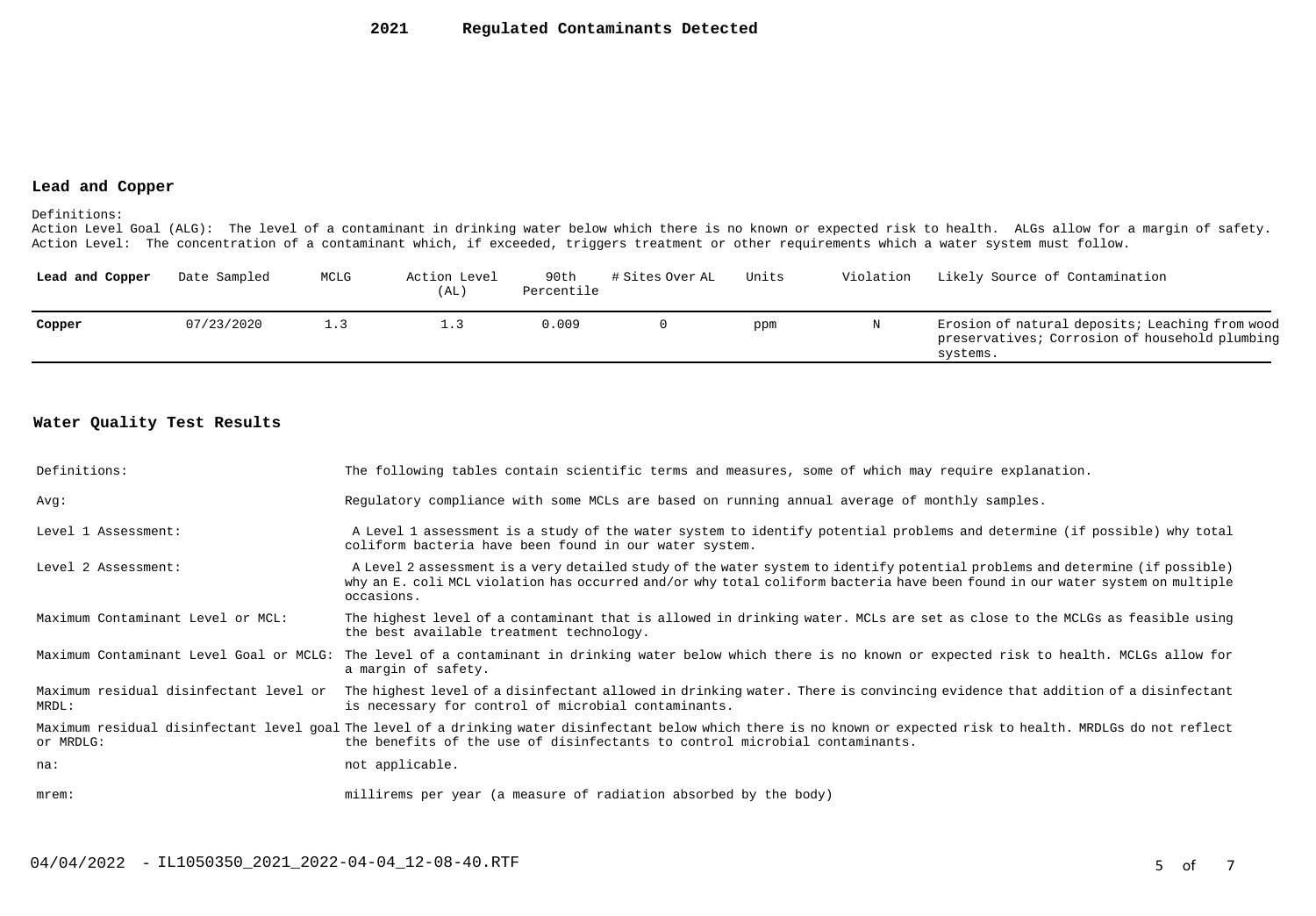## **Water Quality Test Results**

| $ppb$ :                    | micrograms per liter or parts per billion - or one ounce in 7,350,000 gallons of water. |
|----------------------------|-----------------------------------------------------------------------------------------|
| ppm:                       | milligrams per liter or parts per million - or one ounce in 7,350 gallons of water.     |
| Treatment Technique or TT: | A required process intended to reduce the level of a contaminant in drinking water.     |